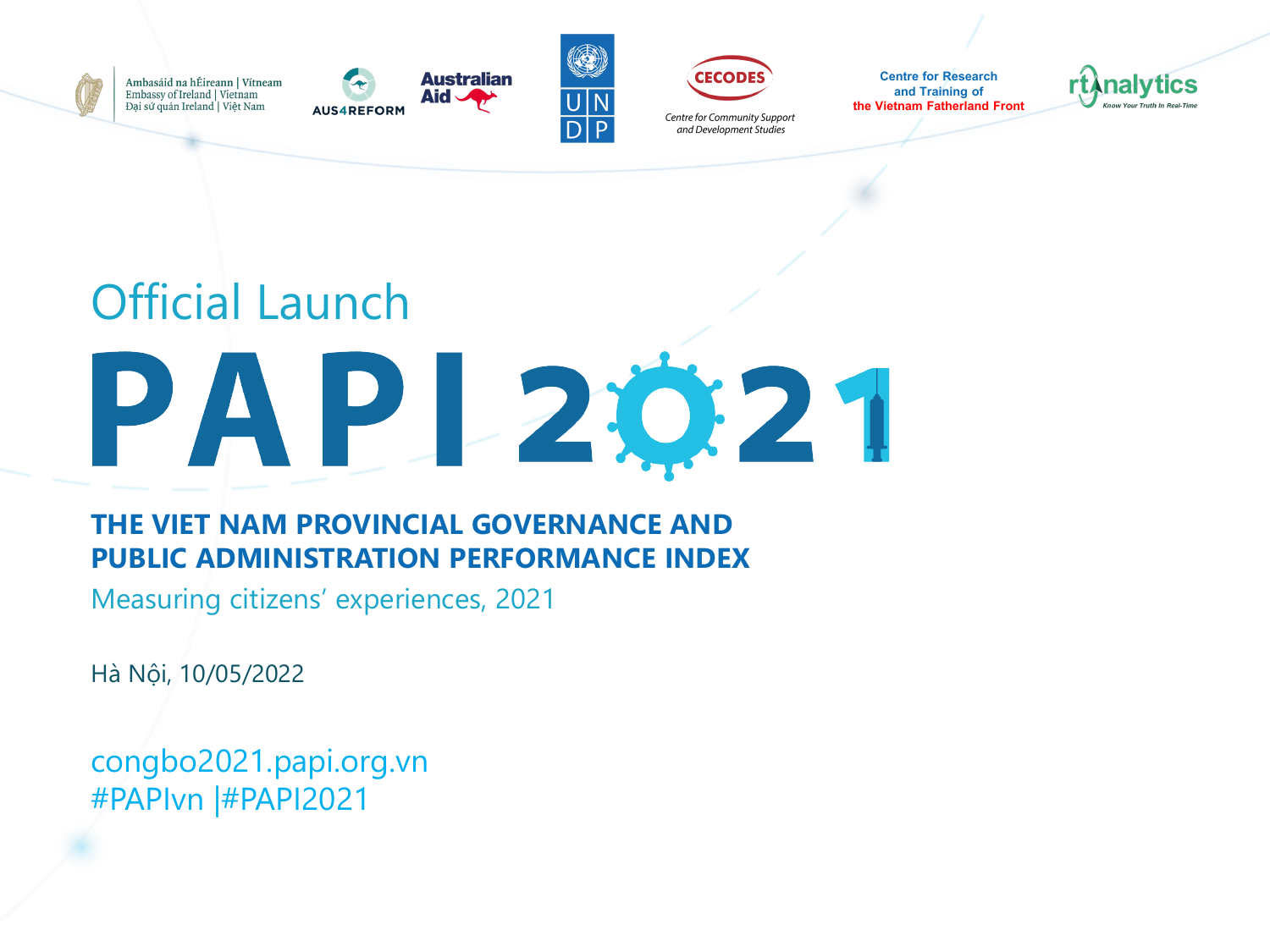#### Post-PAPI data research and development activities

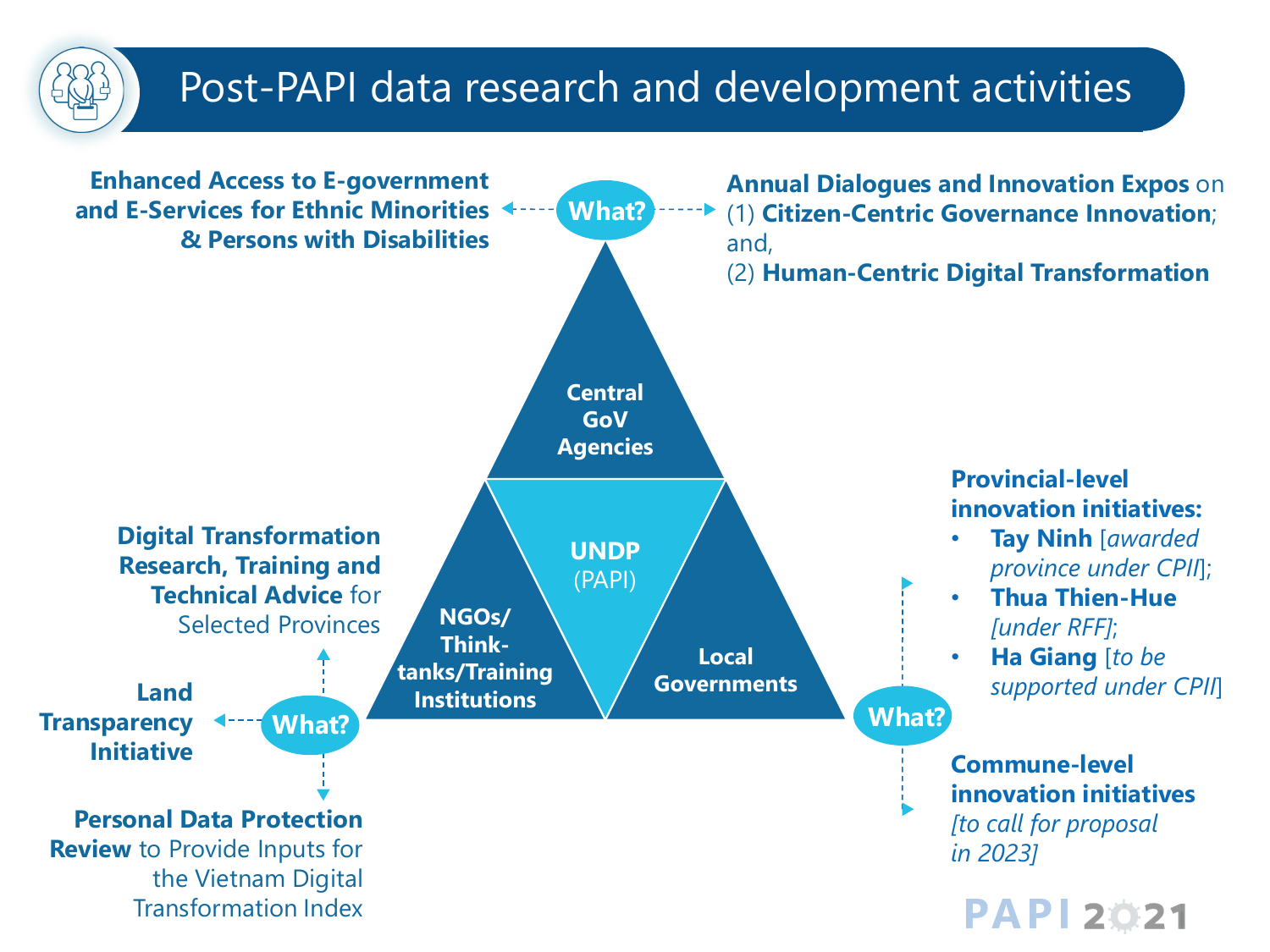### PAPI Research and Development since 2021